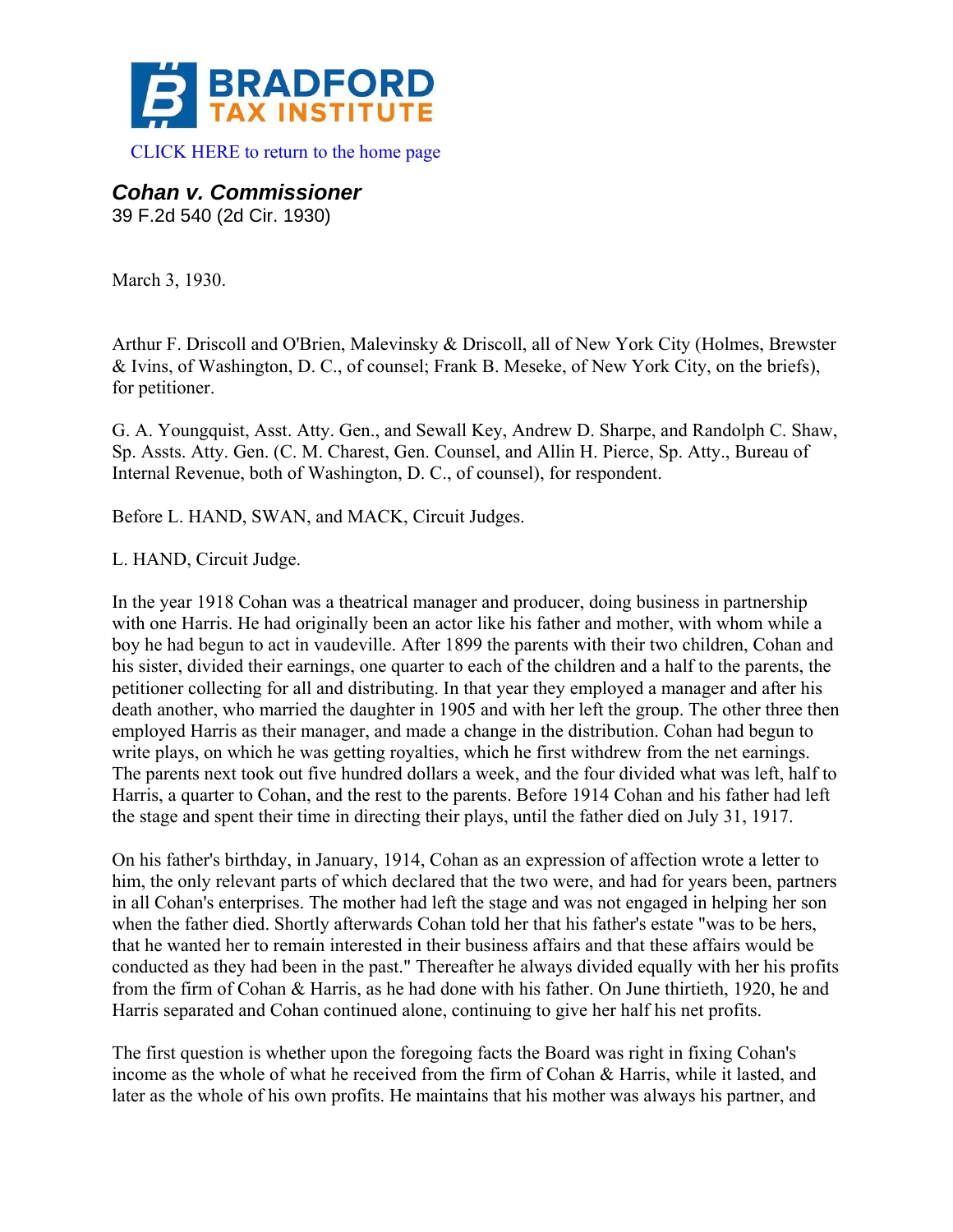that he is entitled to deduct from his receipts the sums which he paid to her. If the father was a partner at the time of his death, that partnership ended and Cohan, the survivor, had to account to the legatees or next of kin. We do not know whether there was a will, but we may assume that there was none, as no mention is made of one. If so, the widow and each child took a third, but we are left in the dark as to what were the assets. They could not have included those of the firm of Cohan & Harris, of which the father was not a member, because although he helped Cohan in writing his plays, there is nothing in the findings to show that Harris was privy to this, or that he recognized him as an associate. The assets of the supposed firm of Cohan  $\&$  Cohan were not therefore shown to have been more than such profits as might come to hand out of Cohan's share from Cohan & Harris, and of these the daughter had a third. Therefore, when Cohan told his mother that his father's estate "was to be hers," at most he did no more than increase her share of his undistributed profits from one to two thirds. There is no evidence that any part of these entered into his income for 1918, and the later years; or, if so, what that part was. The petitioner has therefore on any theory failed in his proof pro tanto.

Moreover, he did not create a new partnership between himself and his mother at the same interview. The relevant law of New York at the time was section two of the Partnership Law of 1909 (Laws N. Y. 1909, c. 44 [Consol. Laws N. Y. c. 39]), which defined a partnership as an "association  $***$  of two or more persons who have agreed to combine their labor, property and skill, or some of them, for the purpose of engaging in any lawful trade or business, and sharing the profits and losses, as such, between them." In October, 1919 (Laws 1919, c. 408), the Uniform Partnership Act became a law in New York, the definition in section ten of which is: "An association of two or more persons to carry on as co-owners a business for profit." "Combine" in the first act is probably the equivalent of "co-owners" in the second, and it is difficult to see any substantial difference between the two. At any rate it is clear that neither Cohan nor his mother intended to carry on a joint business, for it does not appear that she had the least direction of his affairs, or any part in the conduct of the business. What he apparently meant was to give her half his earnings in consideration of his filial affection for her, and for her assistance in his early unprosperous years. However this unusual gratitude may affect our estimate of his character, we have only to consider whether he had changed his legal rights. There can be no doubt that he remained always free to stop his payments, and that her share depended on the endurance of his feelings toward her.

The Uniform Partnership Act has been similarly understood in New York (Martin v. Peyton, 246 N. Y. 213, 158 N. E. 77), and elsewhere (Giles v. Vette, 263 U. S. 553, 44 S. Ct. 157, 68 L. Ed. 441; In re Hoyne, 277 F. 668 [C. C. A. 7]; Petition of Williams, 297 F. 696 [C. C. A. 1]), though none of these decisions are in point upon the facts. It has much changed the common law, even if the equivocal decision of Cox v. Hickman, 8 H. L. C. 267, be accepted as controlling in this country. While it still remains true under section eleven (Laws 1919, c. 408) that profit sharing is prima facie evidence of the "association" defined in section ten, we are not to understand that it is ever more. The later subdivisions of that section deny to it any probative effect in the situations defined, but do not under any circumstances make profit-sharing ventures partnerships when it is otherwise apparent that the parties did not intend to "carry on as co-owners" any business whatever. The law has no doubt been brought into accord with business usage, yet there is not, as there should not be, any standard other than that the parties shall enter upon a joint business venture, vague as that is.

While the point is not argued, it is theoretically possible to debate whether the transaction was a transfer of one half Cohan's rights in Cohan & Harris and later in his own business, though it did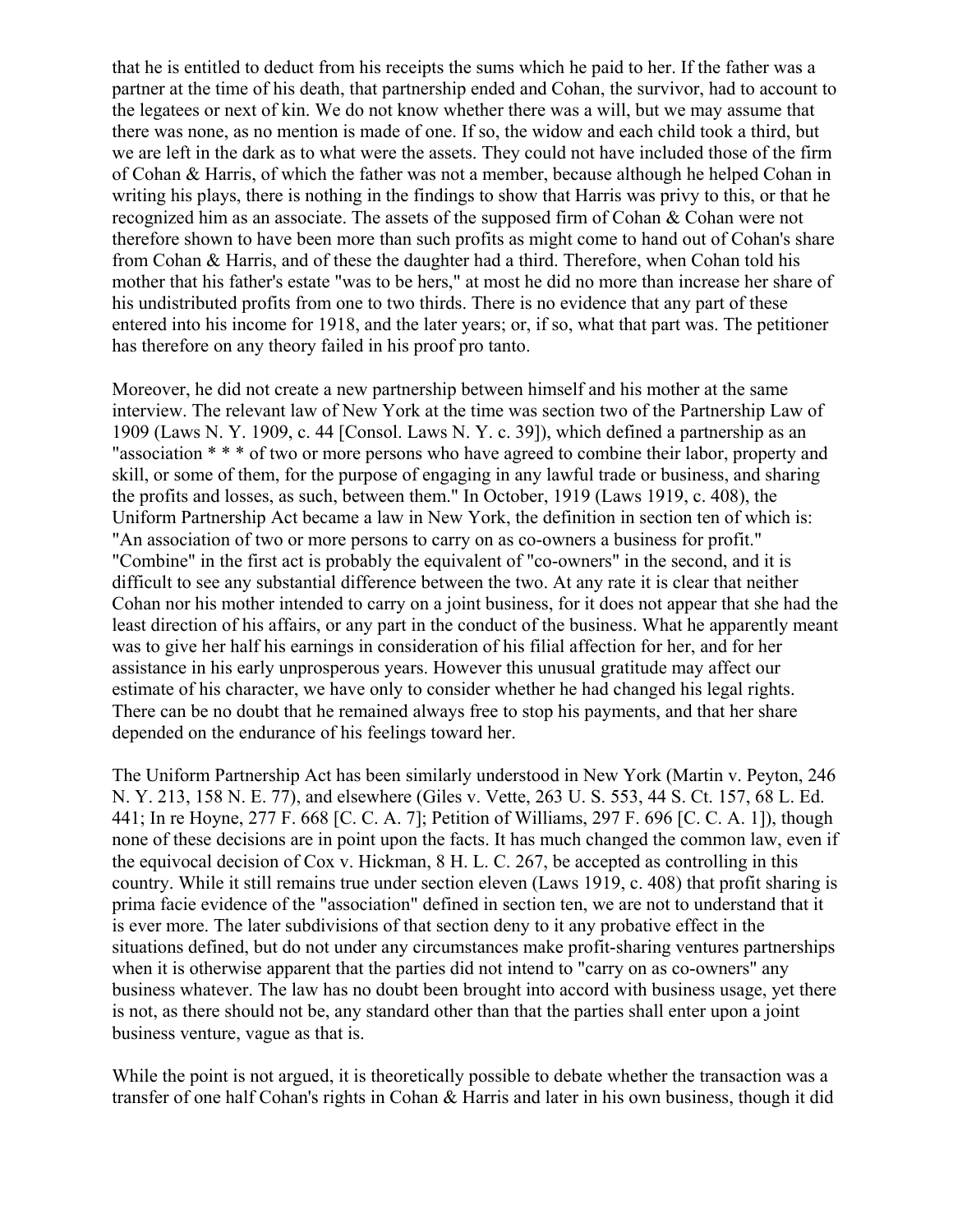not create a partnership. In any such aspect it must be remembered that the attempt was not to give her any direct interest in the firm of Cohan & Harris, or, if it was, it was ineffectual, because of Harris's failure to assent. Cohan could have given her no present right in such profits as he might thereafter withdraw, and there could not be an immediate gift, even if present words of gift had been used. Whether such a gift would have inured to the benefit of the donee as soon as Cohan withdrew any profits, and before he paid them over, we need not say; the gift was revocable until then in any case, and the case falls within Mitchel v. Bowers, 15 F. (2d) 287 (C. C. A. 2), where the agreement contained an express power of revocation. Finally, the words were not those of present gift in any event, but at most only a promise to share with his mother as the profits came in, and this is equally true after the firm of Cohan & Harris was dissolved as before.

The next question is as to certain royalties upon a play produced in 1910, called "Get Rich Quick Wallingford." Cohan had written this in collaboration with his father who contributed the fourth act. As joint authors, each had a share in the resulting property (Maurel v. Smith, 271 F. 211 [C. C. A. 2]), and we may assume that in the absence of any contract they would share alike. Cohan agreed, however, while the work was in preparation, that his father was to have all the profits, and this we take at least as a gratuitous contribution of his services. The father thus became the owner of the play, and it passed to his representatives upon his death. Since the widow and the children shared alike, Cohan's part in the royalties was only one-third, with which at most his income could be charged. Whether that part passed to his mother depends again upon the effect of the transaction we have been discussing, but which we have hitherto found it unnecessary to decide. Being a right of literary property incapable of delivery, we know of no way by which a valid gift could be made save by deed. Beaver v. Beaver, 117 N. Y. 421, 429, 432, 22 N. E. 940, 6 L. R. A. 403, 15 Am. St. Rep. 531; In re Van Alstyne, 207 N. Y. 298, 100 N. E. 802. While therefore we think that the income should have been reduced by two-thirds of the royalties for 1918 — the only year in question — Cohan must bear his third. The Board's finding is modified pro tanto.

The next question arises over the royalties for the years 1919 and 1920 which came to Cohan for some songs which he wrote for a play called "The Royal Vagabond." All that the findings say, is that he "agreed with his wife, Agnes M. Cohan, to give her the royalties from the sale of the songs." Quite aside from anything else, this does not show even an effort to make a present gift.

Cohan and Harris were joint lessees of a theatre in Chicago, and had assigned the lease to a little company whose shares they held half and half. After the dissolution of the firm in 1920, for a while they tried to apportion their bookings by agreement, but this proved too troublesome, so that in November of that year they agreed that Cohan should have the entire rights in it, Harris to arrange elsewhere for his plays. He needed one hundred and fifty thousand dollars for this purpose, which Cohan lent him, but until August, 1922, they were to use the theatre in common, Harris' profits going to extinguish the loan which he did not personally promise to pay. In October, 1922, they made a second agreement by which Harris in final payment assigned his rights in the lease — though he had none — his shares in the company, and his interest in the security which the firm had put up with the lessor.

Cohan deducted the loan from his income in 1920 as an expense, and the Board refused to allow it. His theory is either that it was an expense of his business, or that it purchased certain wasting rights which should be annually amortized. Neither position is good in law. The loan was originally to be repaid out of Harris' earnings from the theatre, apparently on the supposition that these would discharge it within two years. We infer that they did not, else the second agreement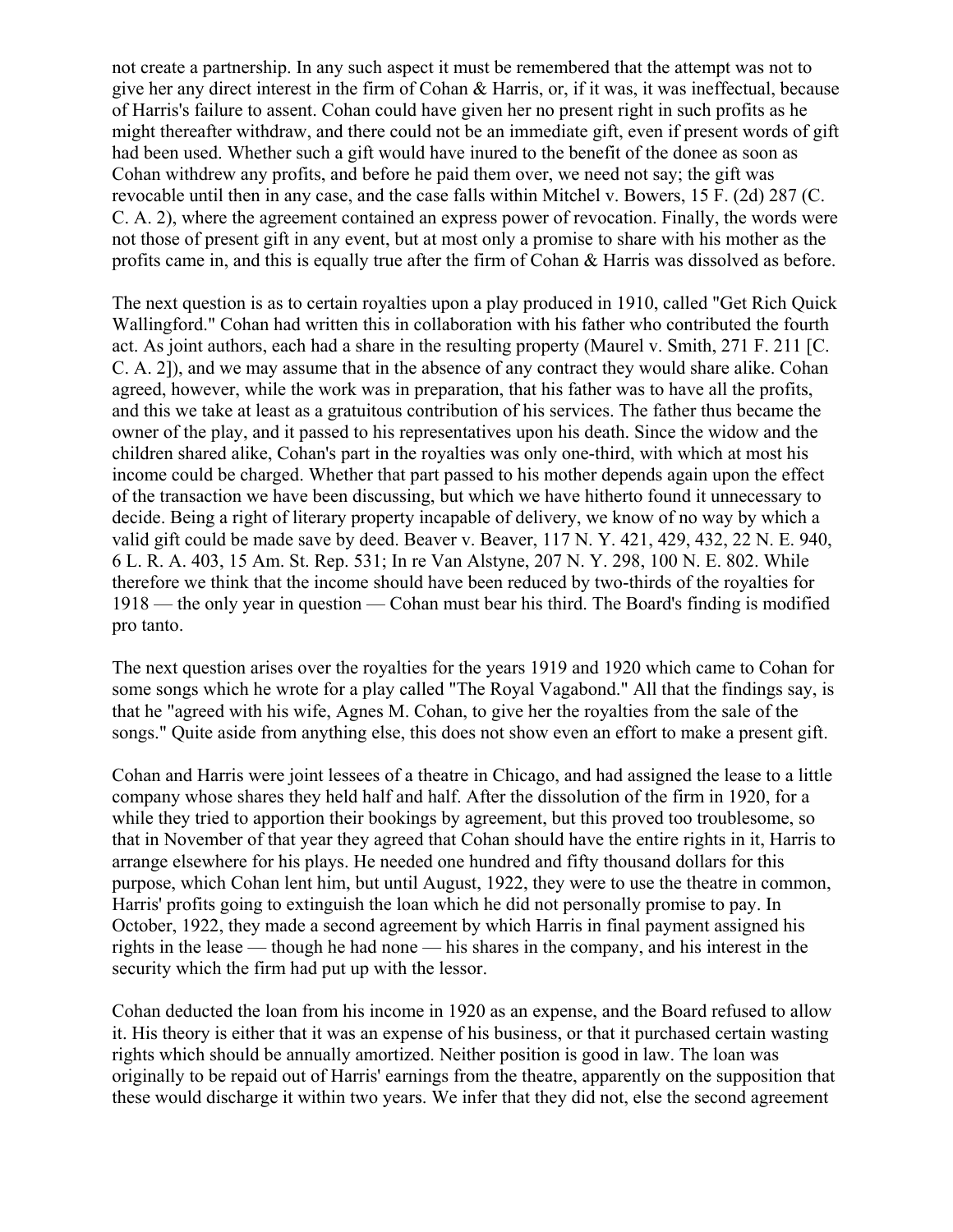would not have been necessary, under which the balance was discharged by the shares and the deposit. Neither the money received, nor the shares, were a wasting asset, unless possibly the shares; but as there is no evidence of any depreciation in the lease between the time of the assignment, October, 1922, and June thirtieth, 1923, the deduction cannot be computed.

In the production of his plays Cohan was obliged to be free-handed in entertaining actors, employees, and, as he naively adds, dramatic critics. He had also to travel much, at times with his attorney. These expenses amounted to substantial sums, but he kept no account and probably could not have done so. At the trial before the Board he estimated that he had spent eleven thousand dollars in this fashion during the first six months of 1921, twenty-two thousand dollars, between July first, 1921, and June thirtieth, 1922, and as much for his following fiscal year, fiftyfive thousand dollars in all. The Board refused to allow him any part of this, on the ground that it was impossible to tell how much he had in fact spent, in the absence of any items or details. The question is how far this refusal is justified, in view of the finding that he had spent much and that the sums were allowable expenses. Absolute certainty in such matters is usually impossible and is not necessary; the Board should make as close an approximation as it can, bearing heavily if it chooses upon the taxpayer whose inexactitude is of his own making. But to allow nothing at all appears to us inconsistent with saying that something was spent. True, we do not know how many trips Cohan made, nor how large his entertainments were; yet there was obviously some basis for computation, if necessary by drawing upon the Board's personal estimates of the minimum of such expenses. The amount may be trivial and unsatisfactory, but there was basis for some allowance, and it was wrong to refuse any, even though it were the traveling expenses of a single trip. It is not fatal that the result will inevitably be speculative; many important decisions must be such. We think that the Board was in error as to this and must reconsider the evidence.

There remain two questions relating to the computation of the income, each arising under the statute. Cohan had filed his returns for 1918 and 1919 upon the basis of the calendar year. In December, 1920, he asked leave to change to a fiscal year, from July first to June thirtieth, that being the usual one in theatrical businesses. It was too late under the regulations to get leave for the year 1920, but the Commissioner granted it for the next year, requiring him to file a return for the first six months of 1921, under section 212 (b) of that act (42 Stat. 237). This he did not do, but continued to file returns for the calendar years, ignoring the consent. The Board fixed his taxes on the basis of a fiscal year from July first to June thirtieth, beginning in 1921, and of a separate return for the six months between January first and June thirtieth, 1921. Upon the trial he swore a witness who had kept his books, but he did not introduce them, though the Board gave him ample opportunity; because of this failure the testimony was ruled out.

The ruling was plainly right, for, while it is customary to allow accountants and the like to prepare estimates drawn from documents in evidence, this can never be done without the originals themselves, and the argument shows some hardihood. Section 212 (b) required the return to be made "in accordance with the method of accounting regularly employed in keeping the books"; and in their absence it could not appear that the books were not kept on the basis of the fiscal year that he had been required to accept. Indeed we must assume that they were, because otherwise the statute would not have justified his demand in December, 1920. Had he chosen to dispute the admission so implied, his only course was to produce the books, and prove that he had in fact continued to keep them on the "basis" of the calendar year.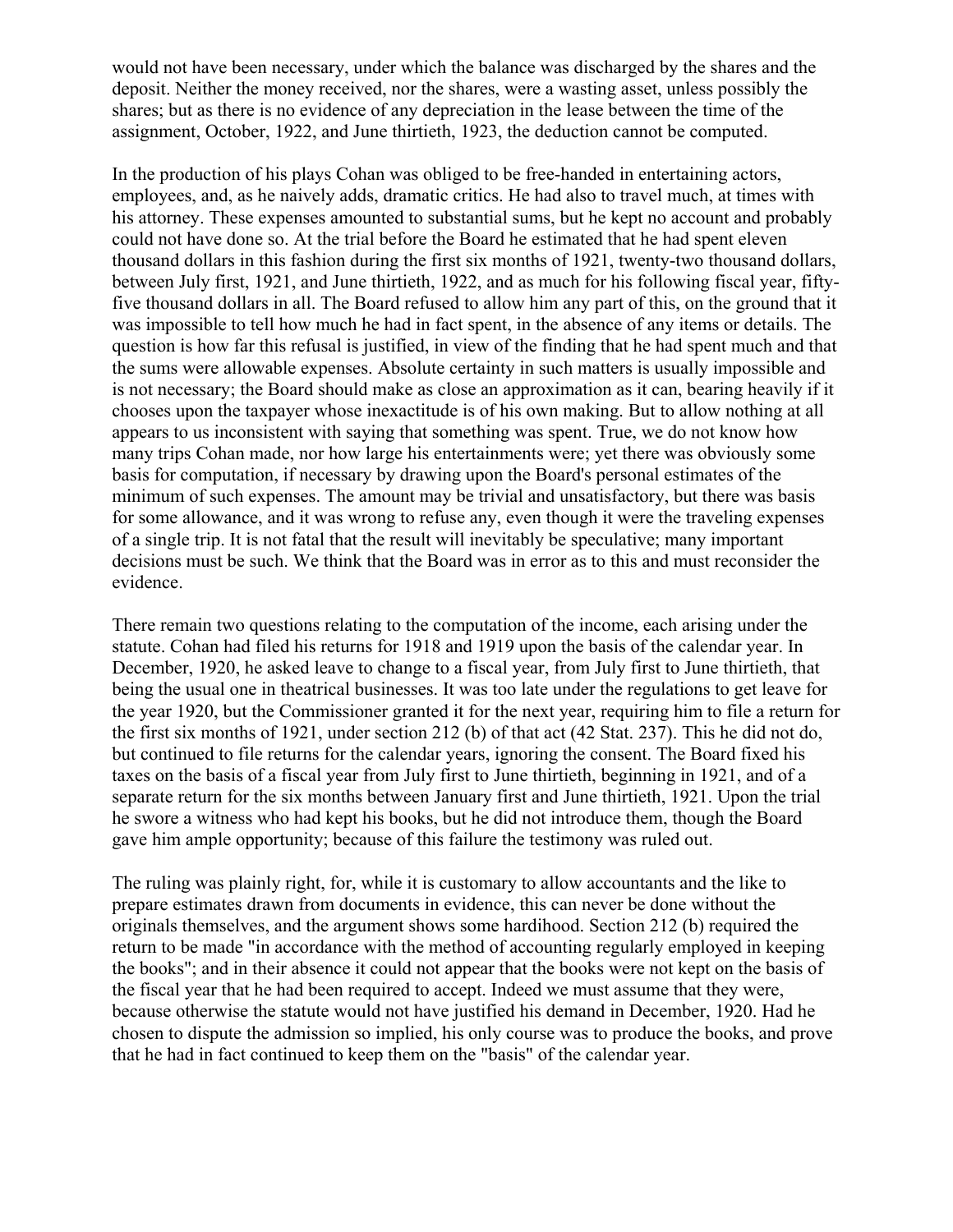The final question arises over the reassessment of the tax for the first six months of 1921. The Revenue Act of 1921 (42 Stat. 227) became a law on November twenty-third of that year, eleven months after Cohan had asked for leave to change his accounting period. Title 2 (the income tax) of the Act of 1918 (40 Stat. 1057) was repealed as of January first, 1921, the date on which the same title of the act of 1921 took effect (section 263). Section 226 (c) of 1921 substituted a new method of computing the tax for a part of the year when the taxpayer changed his accounting period under section 226 (a). Subdivisions (a) and (b) of that section were the same as the corresponding provisions of the Act of 1918 (40 Stat. 1075), but under these it was possible to file a return for a portion of the year as for the whole, thus escaping the heavy surtaxes upon a part of the income for the year in which the change was made. To correct this, subdivision (c) provided in substance that the part should be taken as a proportionate sample of a supposititious income for the whole year, that the tax should be assessed upon the sum so found, but that the taxpayer should pay only that fraction of it which the period of the partial return bore to the whole year.

This was obviously more onerous than what had gone before, and especially so in the case of any receipts which chanced to fall in the fractional period, and which were not recurrent during the remainder. For example, a man who wished to begin his fiscal year in February might make a large profit in January which was not repeated again; yet subdivision (c) required him to compute his tax as though he had got twelve such payments, one in every month, and, although he need pay only a twelfth of the total tax so found, he suffered severely in what he did pay. This is an extreme case and Cohan's period was only a half year, yet in that time he got several annual payments which did not recur in the second half of the year. This is his complaint.

The statute is explicit, and, if it applies and is valid, he must bear the exaction, for we cannot recast the law by apportioning the unique receipts ratably over a whole year. Had he chosen to change his books after the law was passed, nobody could doubt its applicability, but, as we have said, he got permission, and, as the proof stands, committed himself before January 1, 1921, the beginning of the period when by retroaction the Act of 1921 took effect, so that his tax is computed at a much higher rate than any which he could have anticipated. He argues that the statute was not retroactive as to section 326 (c), and that, if it was, it was unconstitutional. At the outset we must remember that the question merely concerns the method of computation; the statute reaches nothing that it did not reach before; incomes had been taxed for eight years quite as completely as under the Act of 1921. Furthermore, the change was to correct an omission in the Act of 1918, which allowed taxpayers to escape the high surtaxes imposed as a consequence of the Great War.

Before the decision of Brushaber v. Union Pacific R. R., 240 U. S. 1, 24, 25, 36 S. Ct. 236, 60 L. Ed. 493, L. R. A. 1917D, 414, Ann. Cas. 1917B, 713, it had been supposed that the Fifth Amendment did not apply to taxing statutes at all, but the intimations in that case have since been followed by several decisions directly holding the contrary (Nichols v. Coolidge, 274 U. S. 531, 47 S. Ct. 710, 71 L. Ed. 1184, 52 A. L. R. 1081; Blodgett v. Holden, 275 U. S. 142, 48 S. Ct. 105, 72 L. Ed. 206; Untermyer v. Anderson, 276 U. S. 440, 48 S. Ct. 353, 72 L. Ed. 645), and it must now be considered that in extreme cases transactions, untaxed when they took place, cannot be reached by a later statute, certainly when not in contemplation at the time. It is true that Brushaber v. Union Pacific R. R. concerned the income tax, but the suggestion there made has as yet borne no fruit in such cases. It appears to us that there is a valid distinction between the taxation of incomes and of gifts or testamentary transfers (Lewellyn v. Frick, 268 U. S. 238, 45 S. Ct. 487, 69 L. Ed. 934; Shwab v. Doyle, 258 U. S. 529, 42 S. Ct. 391, 66 L. Ed. 747, 26 A.